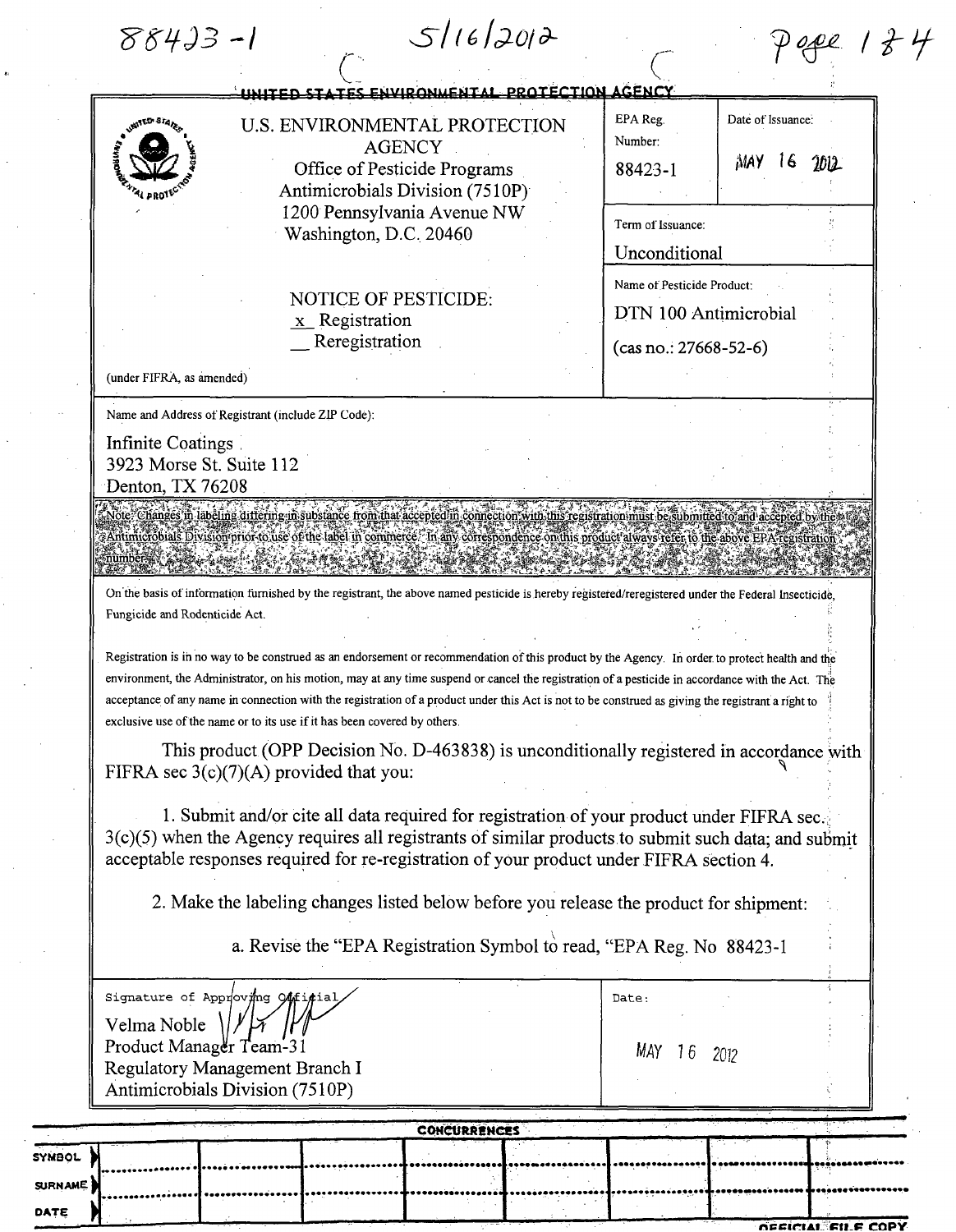Page 2  $\qquad \qquad \qquad$   $\qquad \qquad$   $\qquad \qquad$   $\qquad \qquad$   $\qquad \qquad$   $\qquad \qquad$   $\qquad \qquad$   $\qquad \qquad$   $\qquad \qquad$   $\qquad \qquad$   $\qquad \qquad$   $\qquad \qquad$   $\qquad \qquad$   $\qquad \qquad$   $\qquad \qquad$   $\qquad \qquad$   $\qquad \qquad$   $\qquad \qquad$   $\qquad \qquad$   $\qquad \qquad$   $\qquad \qquad$   $\qquad \qquad$   $\qquad \qquad$   $\qquad$ 

EPA Reg. No.

3. Revise your label to be in agreement with PR Notice 2000-5 by placing the first aid statements in order from most toxic to least toxic route of exposure. Revise such that the "If in eyes" statement immediately precedes the "If inhaled" statement.

4. Correct the precautionary Statement to be in agreement with the label review manual as follows. Add the following information: "... and before eating, drinking, using tobacco, chewing gum or using the toilet. Remove and wash..."

5. Correct the  $3<sup>d</sup>$  section under Directions for Use by deleting the language: "DTN 100" antimicrobial provides residual self-sanitizing activity against athlete's foot fungus (Trichophyton mentagrophytes) on treated socks. Durable for up to 10 repeated washings; prevents 99.99% of the growth of athlete's foot fungus on the sock." In order to support this claim, your product must demonstrate effectiveness as a disinfectant before a residual self sanitizing claim will be accepted for your product.

6. Revise the  $4<sup>th</sup>$  section under Directions for Use to read: "...Undiluted DTN 100 Antimicrobial contains 12% methanol. Do not breathe vapors. Keep away from heat..."

7. Revise your label to be in agreement with PR Notice 2005 which directs that mandatory language be incorporated in the directions for use. Make the following revisions:

- a. 4<sup>th</sup> section under Directions for Use: "APPROVED USES: DTN 100 Antimicrobial is for application to or incorporation within manufactured products..."
- b. "HOW TO USE" Section: ".. .Undiluted DTN 100 Antimicrobial contains 12% methanol. Do not breathe vapors. Keep away..."
- c. Second to last section in the Directions for Use: "DTN 100 Antimicrobial is for application to organic...", "...Aqueous solutions are prepared by...", "...Surfaces are treated with the aqueous...", "...After applying treatment the surface is allowed to dry..." and "...Curing of polymer is accelerated or enhanced..."

A stamped copy of the accepted labeling with conditions is enclosed. Submit 1 copy of your final printed label before distributing or selling the product bearing the revised labeling.

Submit and/or cite all data required for registration/reregistration of your product under FIFRA section 3 (c) (5) and section 4 (a) when the Agency requires all registrants of similar products to submit such data.

If the above conditions are not complied with, the registration will be subject to cancellation in accordance with FIFRA section 6 (e). Your release for shipment of the product bearing the amended labeling constitutes acceptance of these conditions. Should you have any questions concerning this letter, please contact Emilia Oiguenblik at (703) 347-0199 or Velma Noble at (703) 308-6233.

Singerely VE

Product Manager (31) Regulatory Management Branch I Antimicrobials Division (7510P)

Enclosure: Stamped Label

o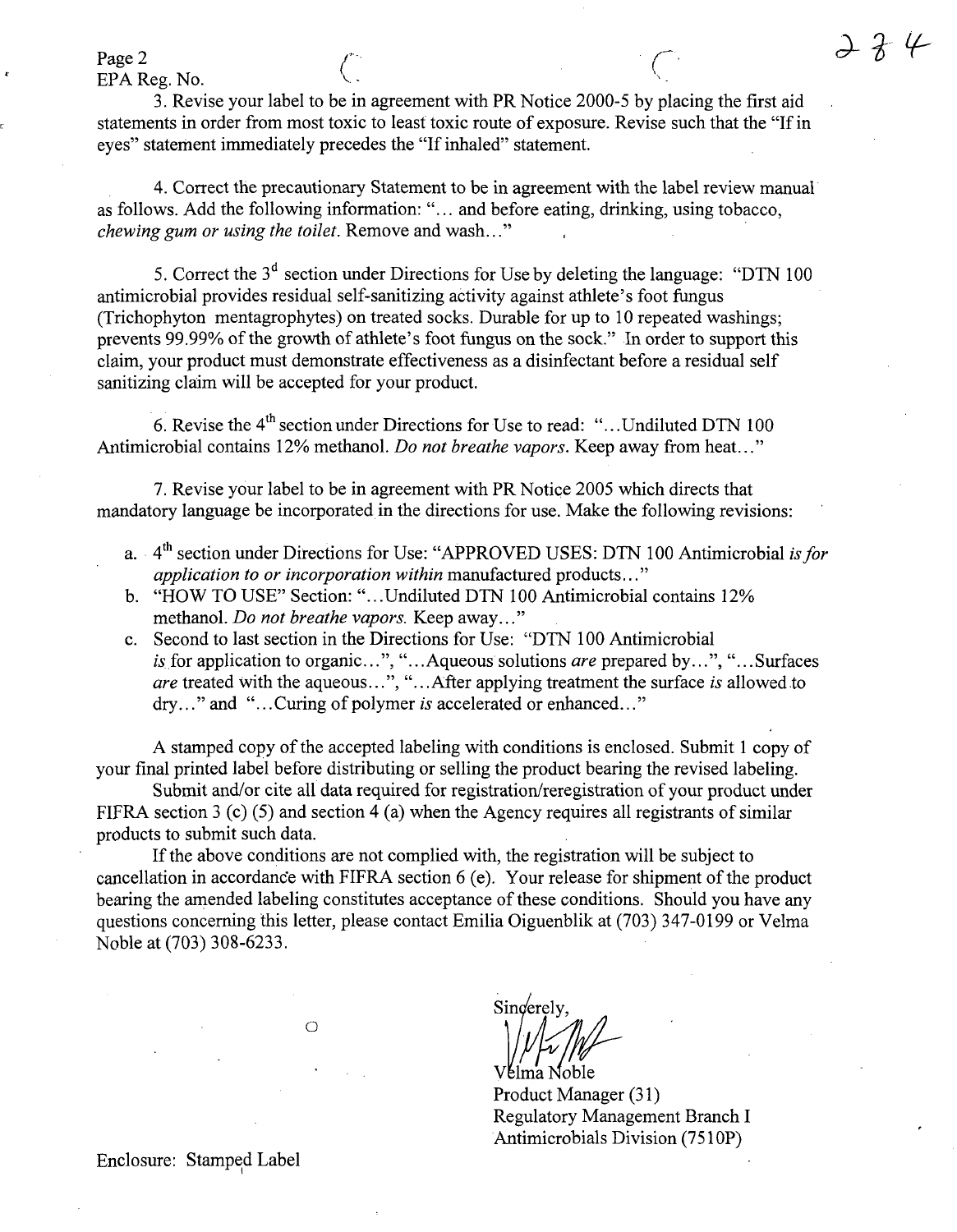

3923 Morse Street, Suite 112, Denton, TX 76208 940-300-5563 The Infinite Coatings logo is a trademark of Infinite Coatings **Communist Constanting Constanting Constant** Origin: U.S.A.

# DTN 100 Antimicrobial

 $\begin{pmatrix} 1 & 1 & 1 \\ 1 & 1 & 1 \\ 1 & 1 & 1 \end{pmatrix}$ 

# A SILICONE QUATERNARY AMMONIUM SALT

EPA Reg. No.

**CAS NO: 27668-52-6**

ACTIVE INGREDIENT: 3-(trimetholxysilyl) propyldimethyloctadecyl Ammonium chloride 72% INERT INGREDIENTS 28%

CONTAINS OVER 12% METHANOL KEEP OUT OF REACH OF CHILDREN DANGER! & POISON &

#### FIRST AID If inhaled:

- Move person to fresh air
- If person is not breathing, call 911 or ambulance, then give artificial respiration, preferably by mouth-to-mouth, if possible.
- Call a Poison Control Center or doctor for treatment advice.

#### If in the eyes:

• Hold eye open and rinse slowly and gently with water for 15-20 minutes.

EPA Est.

- Remove contact lenses, if present, after first 5 minutes, then continue rinsing.
- Call a Poison Control Center or doctor for treatment advice.

### If in skin or clothing:

- Take off contaminated clothing.
- Rinse skin immediately with plenty of water for 15-20 minutes.
- Call a Poison Control Center or doctor immediately for treatment advice.

#### If swallowed:

- Call a Poison Control Center or doctor immediately for treatment advice.
- Have person sip a glass of water if able to swallow.
- Do not induce vomiting unless told to do so by a Poison Control Center or doctor.
- Do not give anything by mouth to an unconscious person.

# PRECAUTIONARY STATEMENTS

#### HAZARD TO HUMANS AND DOMESTIC ANIMALS.

DANGER! CORROSIVE. CONTAINS 12% METHANOL. CAUSES IRREVERSIBLE EYE DAMAGE AND SKIN IRRITATION. MAY BE FATAL IF INHALED. Methanol may cause blindness. May be harmful if swallowed or absorbed through the skin. Do not get in eyes, on skin, or on clothing. Wear protective eyewear, rubber gloves, and protective clothing. Don not breathe vapor. Wear a NIOSH approved respirator with any N, R, P, or HE filter. Appropriate measures should be taken to prevent the accumulation of hazardous concentrations of methanol vapors in the work area. Wash thoroughly with soap and water after handling and before eating, drinking, or using tobacco. Remove and wash contaminated clothing before reuse. e ENVIRONMENTAL HAZARDS: c c c c

This pesticide is toxic to fish and aquatic invertebrates. Do not discharge effluent containing this product into lakes, streams, ponds, estucries, oceans or other waters unless in accordance with the requirements of a National Pollutant Discharge Elimination System (NPDES) permit and the  $c_c$ permitting authority has been notified in writing prior to discharge. Do not discharge effluent containing this product to sewer systems without previously notifying the local sewage treatment plant authority. For guidance contact your State Water Board or Regional Office of the EPA.

Every effort should be made to contain accidental spills of concentrate to the immediate area. This may be accomplished by the u $_{\rm CeQ}^c$  c  $_{\rm c}^c$ sandbags or barrier material to confine the spill to facilitate cleanup and disposal. Contaminated sand or barrier material may then be disposed of by burial in an approved landfill. Many spills may be cleaned up with rags or other absorbent materials by wiping, soaking and/or mopping and allowing the liquid to absorb onto the material. The absorbent material may then be disposed of by incineration or landfill. Floor drains in areas of material use should be protected with absorbent material or barrier material to contain accidental spills.

Inactivation of solutions containing DTN 100 Antimicrobial may be accomplished by addition of an anionic surfactant, or detergent in quantity equivalent to that of DTN 100 in solution.<br>Separate that of DTN 100 in solution.

تضادتا PHYSICAL OR CHEMICAL HAZARDS<br>Elammable Keen away from heat and ones flame Flammable. Keep away from heat and open flame.<br>  $\frac{1}{\text{ln EPA} \cdot \text{Lefter Dated}}$ 

Under the Federal Insecticide. Fungicide, and Rodenticide Act as amended, tor ihe pesticide, tegistered under EPA Reg. No.